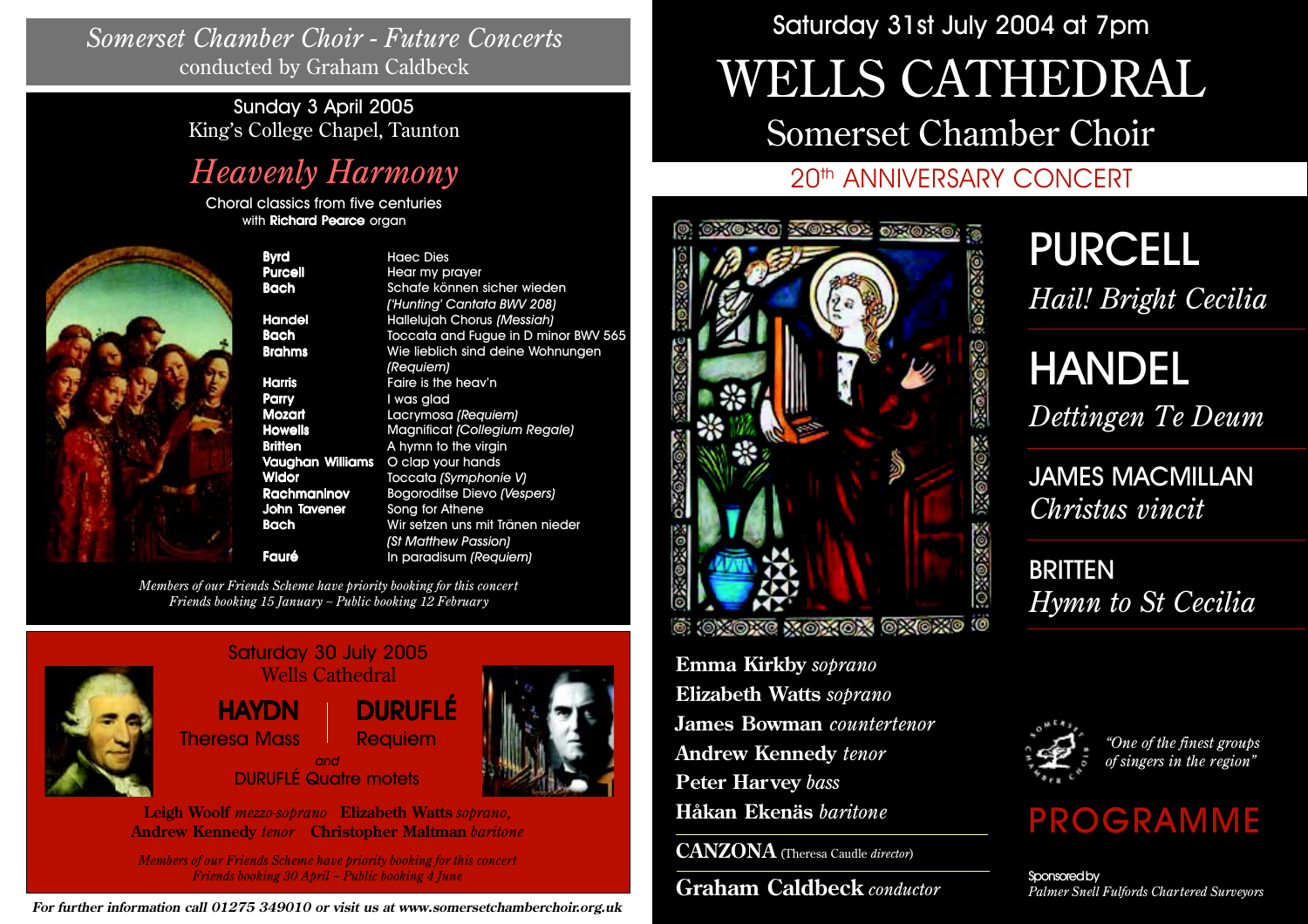# Forthcoming London Concerts *conducted by Graham Caldbeck*

**Thursday 21st October 2004** 7.30pm *St Martin-in-the-Fields WC2*

# *Faire is the heav'n*

Mendelssohn Mendelssohn Hear my prayer Parry Blest pair of sirens **Finzi** Lo, the full, final sacrifice **Harris** Faire is the heav'n **Purcell I was glad Britten** A Wedding Anthem **Walton The Twelve** 

*& works by* Tallis, Weelkes, Stanford, Elgar & Howells

> NONSUCH SINGERS Richard Pearce*organ*

# Box Office 020 7389 8362

Book online: www.stmartin-in-the-fields.org *Tickets also available on the door* **www.nonsuchsingers.com**

**Wednesday 15th December 2004** 7.30pm *St James's Church, Piccadilly W1*

# *O magnum mysterium*

Gabrieli O magnum mysterium Arvo Pärt Sieben Magnificat-Antiphonen Schütz Deutsches Maanificat Hildegard of Bingen O quam magnum miraculum est **John Tavener O, do not move** Tallis Videte miraculum **Jonathan Dove The three kings** Morten Lauridsen O magnum mysterium

*with plainsong & works by* M & H Praetorius, Bach, Grüber, Cornelius Brahms, Howells, R R Bennett & Roxanna Panufnik

# NONSUCH SINGERS Richard Pearce*organ*

*Tickets also available at the door* **www.nonsuchsingers.com**



- *Chartered Surveyors*
- *Property Consultants*
- *Commercial Agents*

 *Survey, Valuation & Commercial Agency Centres throughout Southern England Head Office: 45 The Park, Yeovil, Somerset BA20 1ER. Telephone: 01953 642040. Email: palmersnellfulford@psf.uk.com*

# *Welcome!*

*from the Somerset Chamber Choir committee*

# We should like to offer you all a warm welcome to our 2004 summer concert.

This year sees the choir's 20th anniversary and, appropriately, Graham has chosen particularly celebratory works for us to perform. The first half sings the praises of the patron saint of music, St Cecilia, and music's power to move us, with the second half including a contemporary sacred masterpiece and a setting of the *Te Deum*, that great public hymn of thanksgiving.

Since 1984, the choir has given over forty concerts and has learned and performed over two hundred and fifty different works. We hope that everyone present - performers and audience members alike - will share in the enjoyment and pride that the choir feels as it reflects on this exceptionally rewarding achievement.

We should like to thank our Benefactors, Patrons and Friends, without whose support so much of what we have achieved would not have been possible. Finally, we also wish to thank everyone else who has contributed to the choir's success in any way over the last 20 years, thereby enabling the choir to share with you the real success of the story: the wonderfully diverse and beautiful choral repertoire which has given us all so much pleasure over the years.

# SOMERSET CHAMBER CHOIR

**...firmly established as one of the South West's leading choirs**

*In its 20th Anniversary year, Somerset Chamber Choir can look back over an enviable record of first class music-making. Performing regularly with many of the UK's finest vocal soloists and most distinguished instrumentalists, the choir has presented a spectacular range of choral music, in exciting and innovative programmes, to ever-growing audiences in the West Country.*

Here is a selection from its many press reviews:

- **1984:** An impressive debut **1988:** Memories are made like this - a choral triumph **1990:** An outstanding concert of rare quality **1991:** A remarkable night's work **1992:** Some of the finest choral singing that I've heard for years **1994:** A night of magic **1995:** Dynamics, diction and ensemble as faultless as ever - the choir's consistent high quality is a thing of wonder **1996:** A wonderful evening of exemplary music - practically the perfect concert **1997:** This is not simply a good choir, but a great one **1998:** Has a deser ved reputation for excellence - one of the finest groups of singers in the region **1999:** One of the finest examples of mixed professional and amateur per formers in the countr y **2000:** Over the years the choir has firmly established itself as among the best **2001:** The singers demonstrated absolute security of pitch and tempi **2002:** A team effort to be proud of - the evening was outstanding in every possible way
	- **2003:** A strong contender for my concert of the year
	- **2004:** What a revelation Roxanna Panufnik's *Westminster Mass* turned out to be



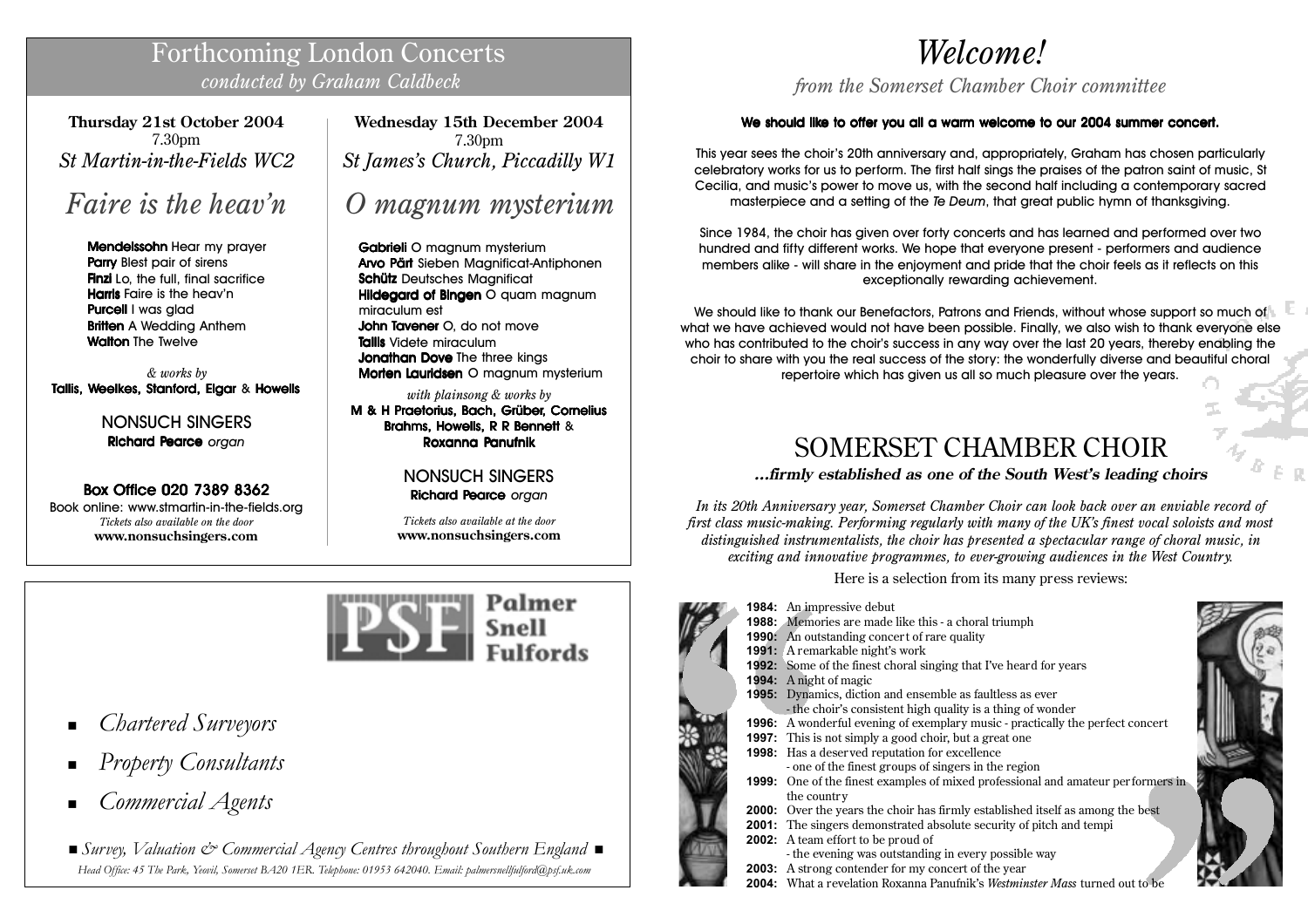

# *Voice and Verse, Cakes and Ale* Somerset Chamber Choir - a few personal reflections

*by Graham Caldbeck*

### *In the beginning*

I heard of the founding of the Somerset Chamber Choir in 1984 from Anthony Leigh, a neighbour and friend of mine in Winchester, where we both then lived. At the same time, Anthony and I were in the process of founding the Winchester-based chamber choir Southern Voices, so this was a busy year for us both. In October 1986 I was asked to conduct SCC in an evensong in Wells Cathedral, as a one-off engagement, and subsequently was asked to write the programme notes for the choir's first major performance - Bach's *St John Passion -* in 1988. I often joked with Anthony at that time that I'd rather be conducting the choir than writing programme notes. However, I ended up doing both two years later in 1990, when he contacted me to ask if I would be available to conduct the summer concert in King's College Chapel, Taunton - Bach *Magnificat*, Handel *Eternal Source of Light Divine* and Purcell *My Beloved Spake*. I was free, and, as it turned out, this concert became my audition. I have always been grateful that I passed.

### *Past, present and future*

Of course, any successful choir must always look forwards rather than backwards, but on the occasion of the choir's 20th Anniversary, perhaps I may be allowed to put down a few reflections of my 14-year involvement before becoming immersed in planning for the choir's future. Before doing so, however, I should like to express my sincere thanks to the choir committee for all their hard work and devotion to the choir and also to thank Richard Pearce - until recently our regular accompanist - who continues to inspire us as our brilliant organ soloist.

### *Ancient & modern*

The choir's repertoire has been enormous and ever yone has always shown great enthusiasm and determination in tackling unfamiliar works. We have performed works from the Middle Ages to the present day by over 70 composers and, by encompassing such a wide stylistic range, the choir has hugely developed its musical experience, confidence and versatility. The devising of innovative programmes has always been my aim and we have put together many surprising and memorable programmes that have delighted and engaged our audiences. One of the aspects of the choir's work of which we can be most proud is that our audiences have come to trust our programming and attend our concerts open-minded and ready to explore unfamiliar contemporary repertoire - works by Jonathan Dove, Henryk Górecki, James MacMillan, Knut Nystedt, Roxanna Panufnik, Ar vo Pärt, John Tavener and Judith Weir - as well as established masterpieces by more familiar composers such as Tallis, Byrd, Schütz, Gesualdo, Monteverdi, Purcell, Charpentier, Bach, Handel, Vivaldi, Mozart, Beethoven, Brahms, Bruckner, Fauré, Parry, Stanford, Elgar, Rachmaninov, Kodály, Duruflé, Holst, Vaughan Williams, Finzi, Poulenc, Walton, Howells, Bernstein, Stravinsky, Tippett and Britten (but a small selection).

### *The universal tongue*

We have sung in Russian, Czech, German, French, Spanish, Latin and English and, in addition to performing many *a cappella* works, have performed with a wide variety of instruments - organ, piano, harp, percussion, brass and wind, small Baroque ensembles, full Baroque orchestra, cor netts and sackbut ensembles, modern chamber orchestras and full-scale symphony orchestras - and have even sung Bach and Monteverdi with a saxophone quartet! In so doing, we have worked with many of the finest instrumentalists in the UK and some of the most eminent solo singers too - established international artists as well as exceptionally talented newcomers.

### *Wider still, and wider...*

Each summer I look with pleasure and pride at the BBC Proms Guide, noting the works included that SCC has performed and the artists performing with whom we have worked. This summer, for example, works performed by the choir that are featured include Bernstein's *Chichester Psalms* (24 July - did you hear it?), Bach's *Magnificat* (10 August), Bach *Mass in B Minor* (15 August), Handel *My Heart is Inditing* (21 August), Janácek *Otcenas* (21 August - late Prom) and Monteverdi *Vespers of 1610* (31 August). This summer alone, vocal soloists singing at the Proms with whom the choir has worked include sopranos Emma Kirkby, Joanne Lunn and Geraldine McGreevy, tenors Ian Bostridge, Rogers Covey-Crump, Adrian Thompson, Matthew Vine and Mark Wilde and basses Jeremy Birchall, Thomas Guthrie and Christopher Maltman. And that's just the Proms - this year has seen previous SCC soloists prominent elsewhere too - Sarah Fox singing at Glyndebourne, Jeni Bern at English National Opera and Andrew Kennedy making his debut at the Royal Opera House.

### *Leading from the front*

We have performed with orchestras led by such luminaries as Theresa Caudle, Catherine Mackintosh, Marshall Marcus and David Woodcock and featured other world-class instrumentalists such as Crispian Steele-Perkins and Jeremy West's His Majestys Sagbutts & Cornetts. In Britten's *The Company of Heaven* we worked with narrators Eleonor Bron and Jonathan Hyde. In recent years, the choir has forged a particularly close relationship with Canzona (director Theresa Caudle), with whom we are performing this evening. I am very grateful to Theresa for all her expertise and support.

The only purpose of a 'catalogue aria' such as this is to celebrate the fact that the Somerset Chamber Choir is not just any choir, or one that is detached from the professional musical world. Rather, it is an amateur choir striving to achieve the highest artistic standards and performing regularly with many of the UK's finest solo singers and instrumentalists. We are all proud of this fact, of course, but are never complacent - *'you are only as good as your last performance*', as the challenging adage goes.



### *Places where they sing*

Since 1992 the choir has performed most years in the stunning setting of Wells Cathedral, as well as in the wonderful performing space of the Chapel at King's College, Taunton. However, the choir has also occasionally forsaken its county to perform elsewhere and, during my time as conductor, has per formed in Devon (Hartland and Plymouth), Cornwall (Truro Cathedral), Dorset (Wimborne Minster) and the Cathedrals of Ripon, Worcester and St Paul's in London. A small group from the choir also has performed in Crailsheim in Germany, maintaining the much-valued links first established by Robert Tullett and Joachim Scharr. We are delighted that some of our friends from Germany are performing with us this evening.

### *Memories*

What else do I remember, apart from the many wonderful performances? The tenor soloist arriving 20 minutes late for the concert, the cornett player locked in the Green Room as the concert was due to start, the 1000+ hours of rehearsal, the poster designing, the programme note writing, the proofreading, the committee meetings and my over-familiarity with the A303. Many of the choir's enjoyable social events come to mind too - skittles evenings, barn dances, treasure hunts, barbecues, walks, boat trips, dinners, endless pub lunches sampling the local ales, cake-fuelled coffee breaks and the post-concert receptions. Above all, the choir is a community of friends, drawn together by a love of music and a willingness to devote a great deal of time and energy to those most curious of activities - singing and organisation of concerts. Huge thanks to ever yone connected with the choir, past and present - you have all helped to create, support and sustain something very special indeed.

Here's to the next 20 years...

# *Programme Order*

 $0^{M E I}$ 

# **Britten Hymn to St Cecilia**

Emma Kirkby *soprano* Elizabeth Watts *soprano* Andrew Kennedy *tenor* Håkan Ekenäs *baritone* Stephanie Allman *mezzo-soprano*

# **Purcell Hail! Bright Cecilia**

Emma Kirkby *soprano* James Bowman *countertenor* Andrew Kennedy *tenor* Peter Harvey *bass* Håkan Ekenäs *baritone*

### INTERVAL *(10 minutes)*

*The audience is requested not to leave the cathedral during the interval and to return to their seats when the bell is sounded*

# **James MacMillan Christus vincit**

Elizabeth Watts *soprano*

# Handel Dettingen Te Deum

Emma Kirkby *soprano* James Bowman *countertenor* Andrew Kennedy *tenor* Peter Harvey *bass* Håkan Ekenäs *baritone*

After the concert, members of our Friends Scheme are invited to join the choir in the nearby Town Hall for a complimentary glass of wine or fruit juice.

*Please note that photography (with or without flash) and/or recording of any sort during the performance is forbidden without the express prior written consent of the Dean and Chapter.*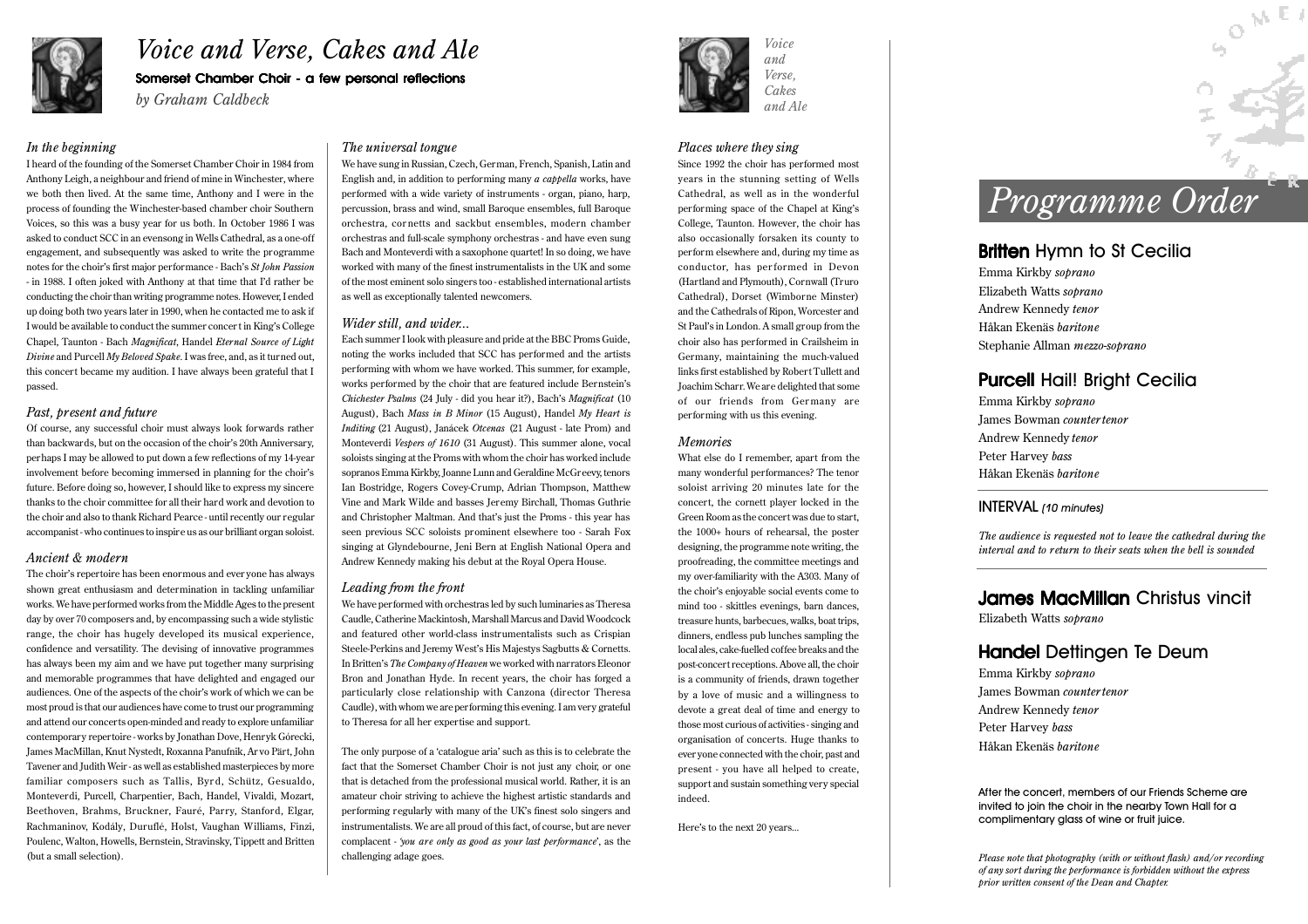

# *programme notes Hymn To St Cecilia* BENJAMIN BRITTEN (1913-76)

*"One of my chief aims is to try and restore to the musical setting of the English language a brilliance, freedom and vitality that have been curiously rare since the days of Purcell."*

*Benjamin Britten*

## St Cecilia, Patron Saint of Music

St Cecilia was a martyr of the early Christian Church (around the 4th century) and since the late 15th century has been honoured as patroness of music. *The Acts of St Cecilia*, dating from about AD500, are largely a pious romance. According to them, Cecilia was a patrician maiden who at an early age dedicated herself to perpetual virginity. This vow became something of a problem when she became betrothed to Valerian, a young nobleman. In narrating the wedding, the Acts have a passage which accounts for her eventual role as patroness of music:

> Venit dies in quo thalamus collocatus est et cantantibus organis illa in corde suo soli Domino decantabat dicens: Fiat cor meum et corpus meum immaculatum ut non confundar.

*The day on which the wedding was to be held arrived and while musical instruments were playing she was singing in her heart to God alone saying: Make my heart and my body pure that I be not confounded.*

Her prayer was answered as she persuaded Valerian to live with her in continence and even converted him and his brother Tiburtius to Christianity. The brothers were discovered and martyred, as was Cecilia not long afterwards.

Cecilia was venerated from the late 9th centur y, appearing as one of the few female saints invoked in the canon of the Mass. She was not considered a patroness of music until late in the 15th century when quite suddenly she began to be represented as such, being declared so by several musicians' guilds and being por trayed in a number of pictures playing the organ. A plausible explanation was offered by H. Quentin in his article on Sainte Cécile in *Dictionaire d'archéologie chrétienne et de liturgie* (Paris, 1924). He reasoned that the vesper antiphon *Cantantibus organis* was much more commonly known at the time than the original text of the Acts and this crucially omitted the phrase *in corde suo* ('in her heart'), thus allowing a misinterpretation which has Cecilia singing to the accompaniment of the organ, and even playing it herself.

In the course of the 16th centur y and thereafter her position as musical patroness continued to grow and she was depicted playing or holding the organ in numerous paintings, notably those by Raphael, Rubens and Poussin. She was likewise celebrated in poetry and music, particularly in the English Cecilian festivals to which figures like Dryden, Pope, Purcell and Handel made outstanding contributions.

# Cecilian celebrations in 17th century England

The custom of celebrating St Cecilia's feast day with music, though long established on the continent, did not take root in England until 1683. In that year leading musicians and wealthy amateurs founded a Musical Society to present, on 22 November each year, an elaborate choral ser vice, a grand dinner with table music, and a public concert featuring a specially commissioned choral ode. One of the moving spirits behind the enterprise was the young Purcell.

The festival had a somewhat chequered history. After flourishing initially, with music by the two luminaries of the period - Purcell himself (1683) and Blow (1684) - it was obliged in 1685 and 1686 to make do with lesser lights, William Turner and Isaac Blackwell. But in 1687 the commission went to Giovanni Battista Draghi, an Italian composer long resident in London. Presented with a superb new poem by Dr yden, Draghi produced a setting of unprecedented grandeur, accompanied by an orchestra which included, besides the usual strings and recorders, semi-independent parts for trumpets. These instruments, only lately tamed from battlefield brashness, he employed both sparingly and tentatively, but Purcell and Blow eagerly noted their potential.

The following year the Cecilian festivities were suspended amid impending revolution. A further year was to elapse before a commission from the London Society of Yorkshiremen, for an ode to dignify their annual dinner, permitted Purcell to follow Draghi's lead. He did so in flamboyant style, writing fully independent parts not only for trumpets but also for oboes. *The Yorkshire Feast Song*, premièred in March 1690, is the first English score for full Baroque orchestra; two more - *Arise, my Muse*, Purcell's ode for Queen Mary's birthday that year, and his popular opera *Dioclesian* - followed within weeks. Thereafter Blow and Purcell vied with each other in orchestral inventiveness. Blow, in his 1691 ode for the now resumed Cecilian festival, added kettledrums; Purcell responded, in *The Fairy Queen* (May 1692) with the first kettledrum solo in orchestral histor y, as well as experimenting with muted violins and other special effects.

Even amongst such artistic ferment *Hail! Bright Cecilia*, Purcell's 1692 Cecilian ode, was exceptional in its opulence: more exuberant, as well as more elaborate, than any other Cecilian ode of the period.



**Bruce Wood**



Benjamin Britten and Peter Pears' sojourn in America between 1939 and 1942 brought Britten into contact with the poet W. H. Auden, to whom he became a close friend and artistic colleague. Britten found Auden's poetry captivating and his personality and friendship initially hugely beguiling. In turn, Auden admired Britten's precocious talent and regarded him as his protégé. However, in time, Auden's somewhat rakish lifestyle, domineering personality and overt homosexuality proved too challenging to the less worldly, rather inhibited young composer and their friendship waned. An article by E M Forster on the Suffolk poet George Crabbe in *The Listener* in late May 1941 proved not only to be the catalyst for Britten seeking out a copy of Crabbe's poems in a Los Angeles bookshop (which led eventually to beginning the composition of his first opera *Peter Grimes*) but also produced in him such an overwhelming nostalgia for Suffolk that he decided to bid farewell both to America and to Auden and to try to return to England. Britten wrote later: *'I suddenly realised where I belonged and what I lacked'.*

Getting a passage with an Atlantic convoy in wartime was not easy but, after a long wait, Britten and Pears sailed for Liverpool on MV *Axel Johnson* in March 1942. Auden's *Hymn to St Cecilia* was a text not only dedicated to Britten but, more significantly, addressed to him. The composer had been working at setting the poems for some time, only to reach an impasse. Amazingly, customs officials confiscated the drafts as possible coded information but, with the return journey under way and a clear purpose in sight, Britten's creative block vanished and, undaunted,



he wrote out the beginning of the *Hymn* from memory, and finished it during the voyage, along with the first draft of *A Ceremony of Carols*. The setting was in reality a farewell to Auden whose complicated poem in part represented Auden's personal view of the composer and his foibles *(O wear your tribulation like a rose)*. Auden's poem deliberately conflates his subject, St Cecilia, with composers and music in general, as well as with Britten himself, and it drew from Britten a response that shows him at his most talented and lucid.



Written for five-part mixed choir (SSATB) the *Hymn to St Cecilia* is a symmetrical rondo in three sections to the patron saint of music (her feast day being Britten's bir thday), each section concluding with an invocation to the saint to *'startle composing mortals with immortal fire'*. The music is remarkably unified, much of the invention being derived from the quasi-Baroque ostinato of a descending chain of fourths which appears in the tenor part of the lilting first section *(In a garden shady...)*. The music frequently oscillates between the keys of E major, often employed by

Britten to represent heaven, and C major - this shift initially occurring in the first two bars. In addition to this important tonal ambivalence, the work also employs most of the other ancient modes at some stage in the work. After the scampering scherzo *(I cannot grow)*, the third section, built upon a five-note ostinato in the bass, introduces a beautiful and moving Lydian mode melody for the Soprano 1 soloist over the accompanying choir *(O dear white children)*. Towards the end of this section Britten alludes to the tradition of representing instruments of music in the 17th and 18th century Cecilian odes of Purcell and Handel by having the soloists imitate a violin (alto - *O weep child, weep*), the timpani (bass - *That what has been may never be again*), a flute (Soprano 2 - *O bless the freedom that you never chose*) and finally, a trumpet (tenor - *O wear your tribulation like a rose*) before the final appearance of the refrain and the music's disintegrating progress towards a final shimmering flicker at the words *'with fire'*.

Britten's *Hymn to St Cecilia* is, in the view of many (including this writer), the most significant English work for *a cappella* choir of the entire 20th century. As such, it demanded to be included in this evening's programme which celebrates a choir that has performed so much of Britten's music. More importantly, it is the perfect complement to another great Cecilian ode by the composer's most highly regarded English forbear, Henry Purcell, whose music, even at a distance of more than three centuries, was such an influence on Britten's own style.

**James W McKinnon**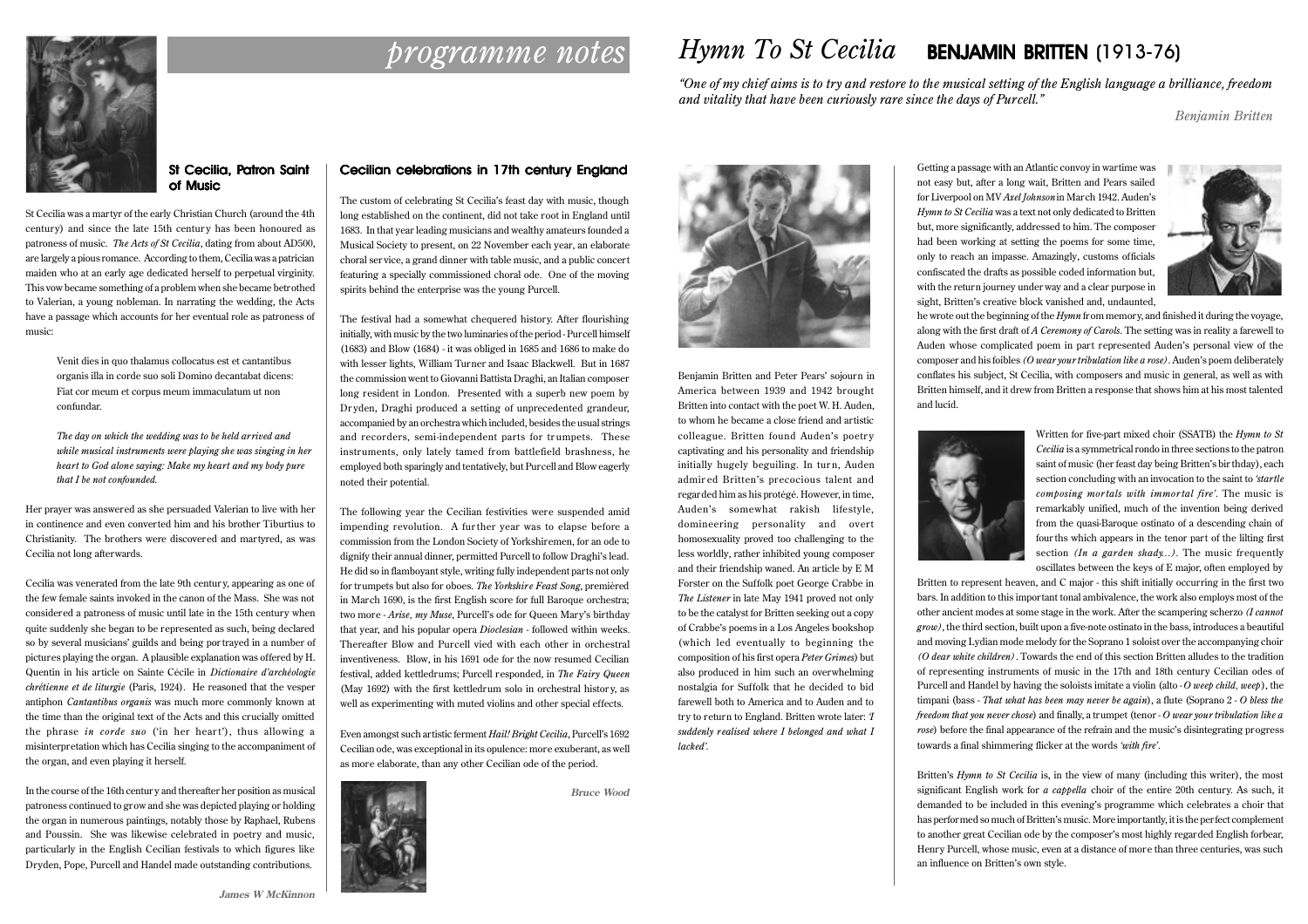(i) (iii) In a garden shady this holy lady With reverent cadence and subtle psalm, Like a black swan as death came on Poured forth her song in perfect calm: And by ocean's margin this innocent virgin Constructed an organ to enlarge her prayer, And notes tremendous from her great engine Thundered out on the Roman air.

Blonde Aphrodite rose up excited, Moved to delight by the melody, White as an orchid she rode quite naked In an oyster shell on top of the sea; At sound so enticing the angels dancing Came out of their trance into time again, And around the wicked in Hell's abysses The huge flame flickered and eased their pain.

*Blessed Cecilia, appear in visions To all musicians, appear and inspire: Translated Daughter, come down and startle Composing mortals with immortal fire.*

(ii) I cannot grow; I have no shadow To run away from, I only play.

> I cannot err; There is no creature Whom I belong to, Whom I could wrong

I am defeat When it knows it Can now do nothing By suffering.

All you lived through, Dancing because you No longer need it For any deed.

I shall never be Different. Love me.

*Blessed Cecilia, appear in visions To all musicians, appear and inspire: Translated Daughter, come down and startle Composing mortals with immortal fire.*

Gii) O ear whose creatures cannot wish to fall O calm of spaces unafraid of weight, Where Sorrow is herself, forgetting all The gaucheness of her adolescent state, Where Hope within the altogether strange From ever y outworn image is released, And Dread born whole and normal like a beast Into a world of truths that never change: Restore our fallen day; O re-arrange.

O dear white children casual as birds, Playing among the ruined languages, So small beside their large confusing words, So gay against the greater silences Of dreadful things you did: O hang the head, Impetuous child with the tremendous brain, O weep, child, weep, O weep away the stain, Lost innocence who wished your lover dead, Weep for the lives your wishes never led.

O cry created as the bow of sin Is drawn across our trembling violin.

O weep, child, weep, O weep away the stain.

O law drummed out by hear ts against the still Long winter of our intellectual will.

That what has been may never be again.

O flute that throbs with the thanksgiving breath Of convalescents on the shores of death.

O bless the freedom that you never chose.

O trumpets that unguarded children blow About the fortress of their inner foe.

O wear your tribulation like a rose.

*Blessed Cecilia, appear in visions To all musicians, appear and inspire: Translated Daughter, come down and startle Composing mortals with immortal fire.*

**W H Auden** *(1907-1973)*



*Ode for St Cecilia's Day (1692)*



### General history and context

By 1692 Purcell was at the height of his creative powers. In the previous two years he had produced not only *Dioclesian, King Arthur and The Fairy Queen* but also a constant flow of instrumental music for the theatre and odes for court. When he came to set Nicholas Brady's Ode on St Cecilia's Day 1692, *Hail! Bright Cecilia*, Purcell marshalled the most powerful and diverse resources of his art to provide a magnificent paean in praise of music. He wrote no work of comparable length that is so richly scored for voices and instruments, so diverse in technique and texture, or so unfailingly imaginative in the wealth of its musical invention. This was the fourth and last ode that Purcell wrote for the celebration of St Cecilia's Day, and it was first heard at Stationers' Hall on 22 November 1692 when it was performed twice. A contemporary account of the occasion by Purcell's friend Motteux, himself a music lover of taste, appeared in *The Gentleman's Journal* of that month:

*In my first Journal I gave you a large account of the Musick Feast on St Cecilia's day; So, to avoid repetitions, I shall onely tell you that the last was no ways inferior to the former...The following Ode was admirably set to Music by Mr. Henry Purcell, and perform'd twice with universal applause, par ticularly the second Stanza, which was sung with incredible graces by Mr. Purcell himself.*

# *Hail! Bright Cecilia* HENRY PURCELL (1659-95)

*Hail! Bright Cecilia* seems to have won an instant popularity. The London Gazette recorded a performance before Prince Lewis of Baden at York Buildings on 25 January 1694, and William Croft made a copy of the score for a performance on 22 February 1695. Individual songs were extracted from 1693 until as late as 1721, and the work was widely circulated in manuscript scores dating from the closing years of the 17th century.

*Peter Dennison - from his introduction to the Purcell Society edition (Novello, 1978)*

### Purcell's musical invention

Brady's poem for Purcell is certainly not as as strong as Dr yden's *From Harmony, from Heavenly Harmony* for Draghi, the first Cecilian poem to call for obbligato instruments, and also to suggest that Cecilia invented, rather than simply played, the organ (Dryden's poem was later set by Handel). However, any weaknesses are more than compensated for by the rich fertility of Purcell's imagination.



In any case, Brady's lines, inspired by those of Dr yden, are some of the best Purcell ever set - elegant, dignified and always sensitive to the needs of the occasion. The work itself is on an unprecedented scale and is masterfully planned. It opens with an impressive and substantial sinfonia, in eight movements, and this is followed by a colourful succession of solos, duets and trios (divided in the



first performance among no fewer than 13 solo singers!), introduced, divided and rounded off by dignified choruses. Purcell was not just concerned to establish his authority as the most versatile composer of his generation, in command of all the humours and moods - swagger, lyricism, tenderness, meditation and panegyric - but was also celebrating the allencompassing magnificence of music itself, an art of which several poets and philosophers in that rational age were growing wary because of its incalculable power over the emotions.

### Bruce Wood has written:

*The work first celebrates the sources and power of music, then evokes the character of each instrument in turn: the airy (that is, tuneful) violin; the am'rous flute (recorder, in Restoration England); the soft guitar; the fife (not, curiously, the trumpet), and all the harmony of war; and that 'wondrous machine' the organ - Cecilia's own instrument. Successive members of the orchestra occupy centre stage alongside the vocal soloists, but Purcell reserves the combination of choir and the full orchestral forces for a grand final peroration.*

*The style of the music is as varied as its colours. The solos encompass tuneful directness (Thou tuns't this world) as well as richly ornamented declamatory writing ('Tis Nature's voice): the choruses, likewise, plain block chords (Hail! Bright Cecilia) as well as elaborate polyphony; one of the work's most arresting moments occurs in the central chorus, Soul of the world, where voices enter separately, symbolizing the scatter'd atoms of the universe, before merging into 'one perfect harmony' - a glorious evocation of the music of the spheres, presided over by St Cecilia herself. Hail! Bright Cecilia marks the apotheosis of the choral ode in Purcell's England.*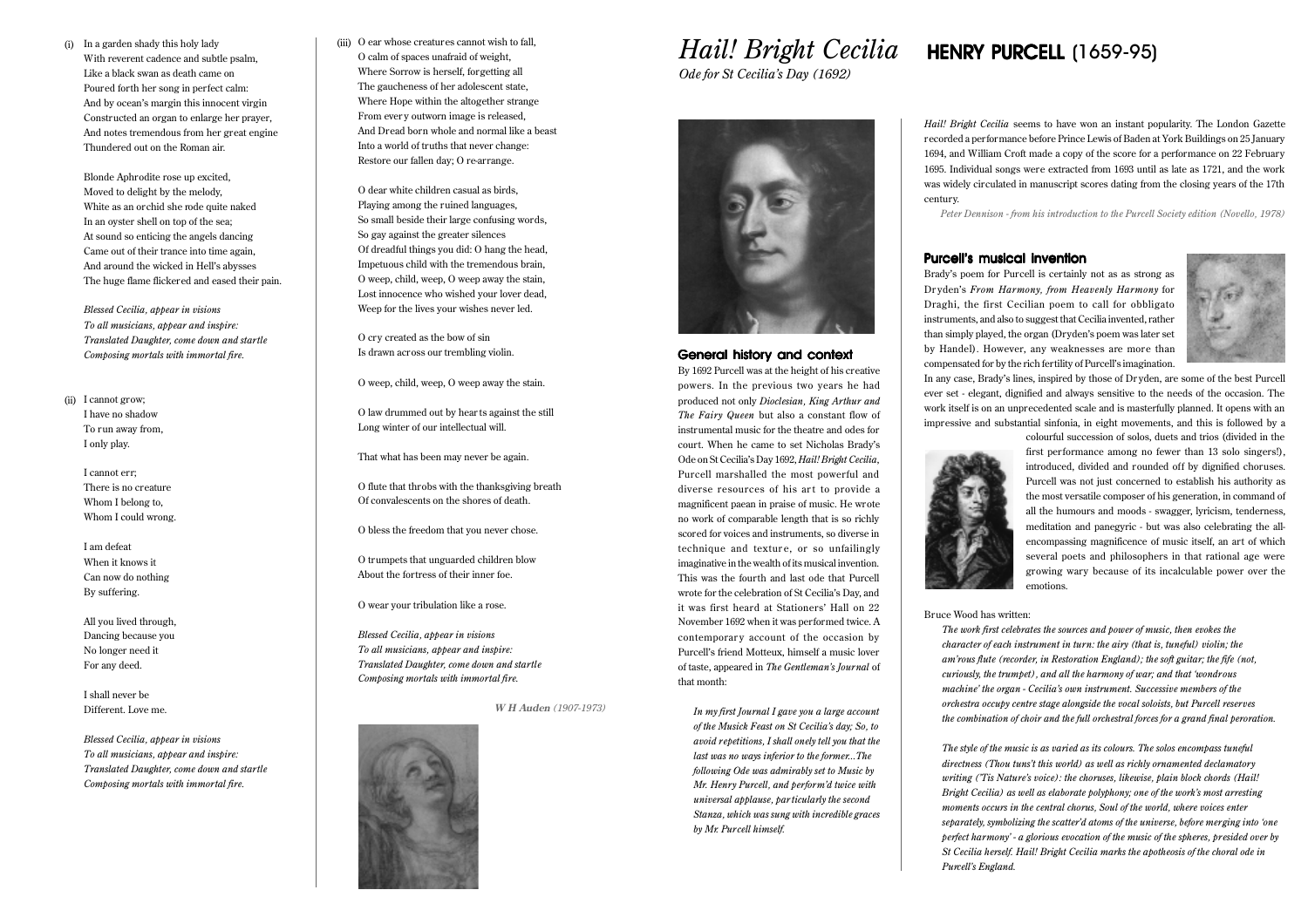# SOMERSET CHAMBER CHOIR 20th ANNIVERSA

*"The choir is a community of friends, drawn together by a love of music..."* Graham Caldbeck *conductor* A small selection of memories depicting the many adventures and entertainments the choir has enjoyed since 1984, with their friends from the Crailsheim Kammerchor, both at home and in Germany.













R

Oftempa  $Chimbo$  $Shw$ Make Kansas Seturday July 214 (982 - 30 p.m.)<br>24 Jules Charol, St. John Road Tamara Margins<br>Robert In Elections<br>Williams



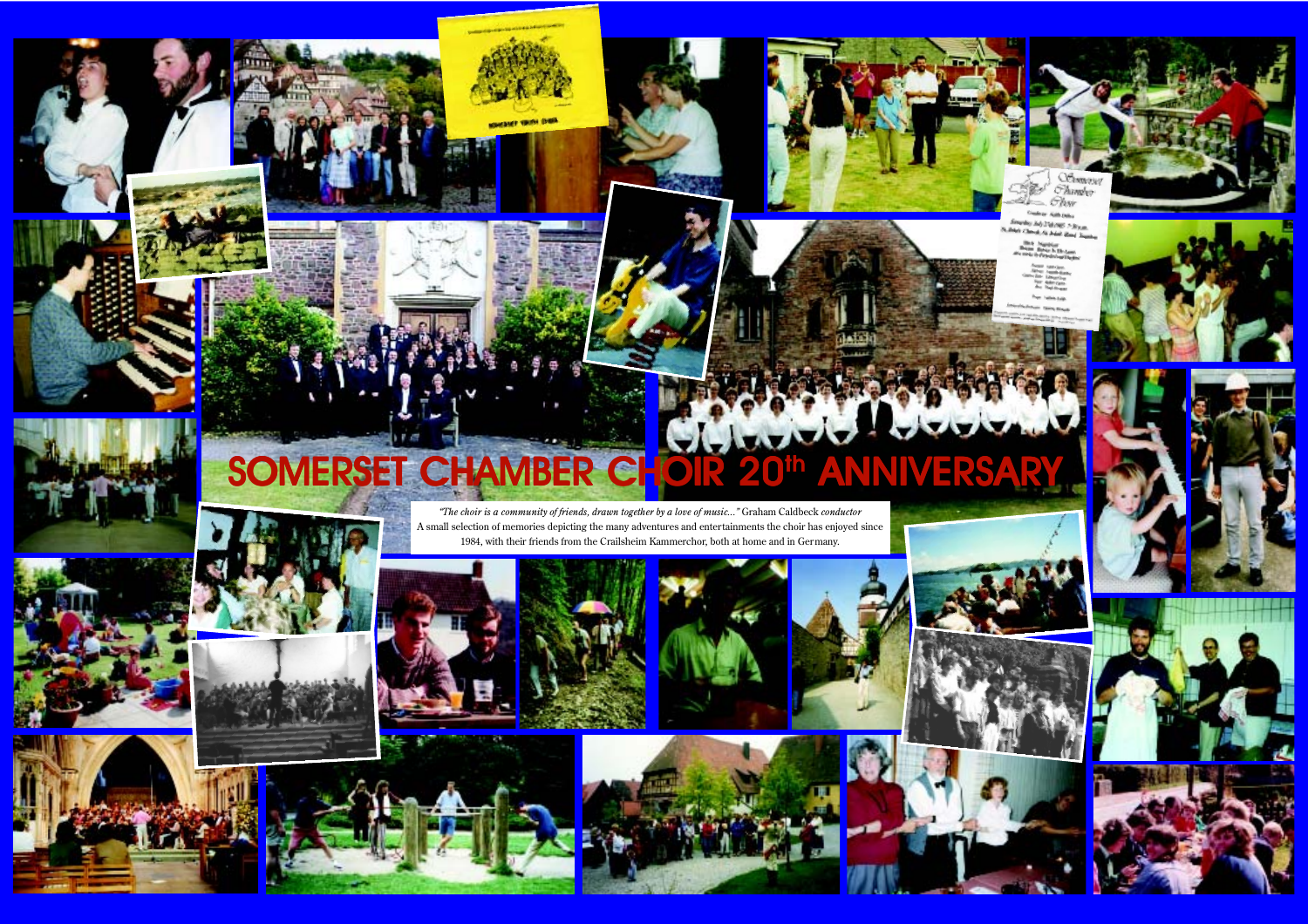- **symphony: introduction canzona adagio canzona - adagio - allegro - grave - allegro** *(i)*
- **Soprano, Alto, Tenor, Bass, Chorus** Hail! Bright Cecilia fill evr'y heart With love of thee and thy celestial art; That thine and Music's sacred love May make the British forest prove As famous as Dodona's vocal grove. *(ii)*
- **duet: alto, bass** Hark, hark each tree its silence breaks, The box and fir to talk begin. This in the sprightly violin, That in the flute distinctly speaks, 'Twas Sympathy their list'ning brethren drew, When to the Thracian lyre with leafy wings they flew. *(iii)*
- **alto solo** *(iv)*

'Tis Nature's voice, thro' all the moving wood of creatures understood: The universal tongue to none Of all her num'rous race unknown. From her it learnt the mighty art To court the ear or strike the heart, At once the passions to express and move. We hear, and straight we grieve or hate, rejoice or love. In unseen chains it does the fancy bind, At once it charms the sense and captivates the mind.

**chorus** *(v)*

*(vii)*

Soul of the world, inspired by thee, The jarring seeds of matter did agree. Thou didst the scatter'd atoms bind, Which by thy laws of true proportions joined Made up of various parts, one perfect harmony.

**soprano solo, chorus** Thou tun'st this world below, the spheres above, Who in the heav'nly round to their own music move. *(vi)*

> **trio: alto, tenor, bass** With that sublime celestial lay, Can any earthly music dare, The noble organ may. From heav'n its wondrous notes were given, Cecilia oft convers'd with heav'n. Some Angel of the sacred quire Did with his breath the pipes inspire, And, of their notes above the just resemblance gave, Brisk without lightness, without dullness grave.

**bass solo** *(viii)*

> Wondrous machine! To thee the warbling lute, Though used to conquest, must be forced to yield, With thee unable to dispute.

### **alto solo** *(ix)*

The airy violin, And lofty viol quit the field. In vain they tune their speaking strings To court the cruel fair or praise victorious kings. Whilst all thy consecrated lays Are to more noble uses bent; And ev'ry grateful note to heav'n repays The melody it lent.

- **duet: alto, tenor** In vain the am'rous flute and soft guitar Jointly labour to inspire Wanton heat and loose desire. Whilst thy chaste airs do gently move Seraphic flames and heav'nly love. *(x)*
- **tenor solo** *(xi)*

*(xii)*

The fife, and all the harmony of war, In vain attempts the passions to alarm, Which thy commanding sounds compose and charm.

- **duet: bass 1, bass 2** Let these amongst themselves contest, Which can discharge its single duty best. Thou summ'st their diff'ring graces up in one, And art a consort of them all within thyself alone.
- **soprano, alto, tenor, bass, chorus** Hail, Bright Cecilia, hail to thee! Great patroness of us and Harmony! Who, whilst among the choir above Thou dost thy former skill improve. *(xiii)*

With raptures of delight dost see Thy fav'rite art Make up a part, Of infinite felicity.

Hail, Bright Cecilia, hail to thee! Great patroness of us and Harmony!

**Nicholas Brady** *(1659 - 1726)*



# *Christus Vincit* JAMES MACMILLAN (b1959)



The Scottish composer James MacMillan was born at Kilwinning in Ayrshire, Scotland, although his family moved to Cumnock when he was four. He studied at the Universities of Edinburgh and Durham and subsequently taught in schools, at the Royal Scottish Academy of Music and Drama and at Manchester University, in parallel with developing a career as a composer. Early in his career he was influenced by past composers such Palestrina, Victoria and Bach, as well as by a range of 20thcentur y composers, including Olivier Messiaen (1908-92), Witold Lutoslawski (1913-94), Luciano Berio (1925-2003), Pierre Boulez (b1925), Krzysztof Penderecki (b1933), Peter Maxwell Davies (b1934) and Louis Andriessen (b1939). Later, in the mid-80s, he began to identify more closely with his national and religious roots as a Scottish Catholic as well as rediscovering popular music - Rock, Jazz and Scottish and Irish Folk music. His study of Latin American liberation theology moved him to explore ways in which his Roman Catholic faith, socialist beliefs and Scottish identity could be fused together productively in music, at the same time striving to employ a more directly expressive style.

**Choral works** form a consistent and significant thread in MacMillan's output, particularly during the last decade of the 20th century. *Cantos sagrados* (1990); *Seven Last Words from the Cross* (1993) composed for BBC TV and broadcast during Holy Week that year; *Christus vincit* (1994) for St Paul's Cathedral; *Màiri* (1995), *Seinte Mari moder milde* (1995)

composed for the annual Festival of Carols at King's College, Cambridge that year; *A Child's Prayer* (1996) composed after the Dunblane tragedy in March 1996 and first performed in Westminster Abbey in July of that year; his *Mass* (1999-2000) composed for the Millennium celebrations of Westminster Cathedral and *Magnificat* commissioned for the first Radio 3 Evensong of the new Millennium, broadcast from Wells Cathedral. These are just some of his varied choral works which have immediately entered the reper tory following their first per formances.

**Christus vincit** is a setting of a text from the 12th century Worcester *Acclamations*, composed for unaccompanied double choir and soprano soloist. It was written for the combined choirs of Westminster Abbey, Westminster Cathedral and St Paul's Cathedral and received its world première under the direction of John Scott at the St Cecilia's Day Ser vice held in St Paul's on 23 November 1994. The spectacular reverberation of the building was a significant factor borne in mind by MacMillan in conceiving the piece and he made allowances for the St Paul's echo in shaping the work. Counterpoint is contrasted with simple harmonies and the entire piece is based upon the notes of a D major scale, although the shifting tonal centres create a sense of the music moving through a succession of different modes (ancient scales).

The anthem starts with plainsong/folksong-like phrases in the sopranos and the texture gradually expands until all the voices are involved, punctuated by moments of silence, or rather times when the sounds are allowed to dissipate. There is an important solo part for soprano, characterised by typical Celtic ornamentation and great freedom, and these features also at times permeate the choral writing. The final Alleluias are built into a thrilling, exultant texture - threads of sound from all the voice parts being woven together to form a rich tapestry. Everything is crowned by the very high solo part which, at the end, is left hanging in the air - a truly unforgettable moment.

*"I don't believe any composer can write in an ideological or temperamental vacuum. You have got to be able to respond to something innate in your psychology, otherwise it has no personal integrity."*

**James MacMillan** *Composer*

*"To listen seriously to music and to perform it are among our most potent ways of learning* what it is to live with and before God, learning a service that is a perfect freedom...In this *'obedience' of listening and following, we are stretched and deepened, physically challenged as performers, imaginatively as listeners. The time we have renounced, given up, is given back to us as a time in which we have become more human, more real, even when we can't say what we have learned, only that we have changed."*

**Dr. Rowan Williams** *Archbishop of Canterbury*

*[Taken from a sermon written for the Three Choirs Festival and quoted by James MacMillan in an article on the role of music in our 'post-religious' times, published in The Guardian on Saturday 19 July 2003]*

> Christus vincit Christus regnat Christus imperat. Alleluia!

*Christ conquers, Christ is king, Christ is Lord of all. Alleluia!*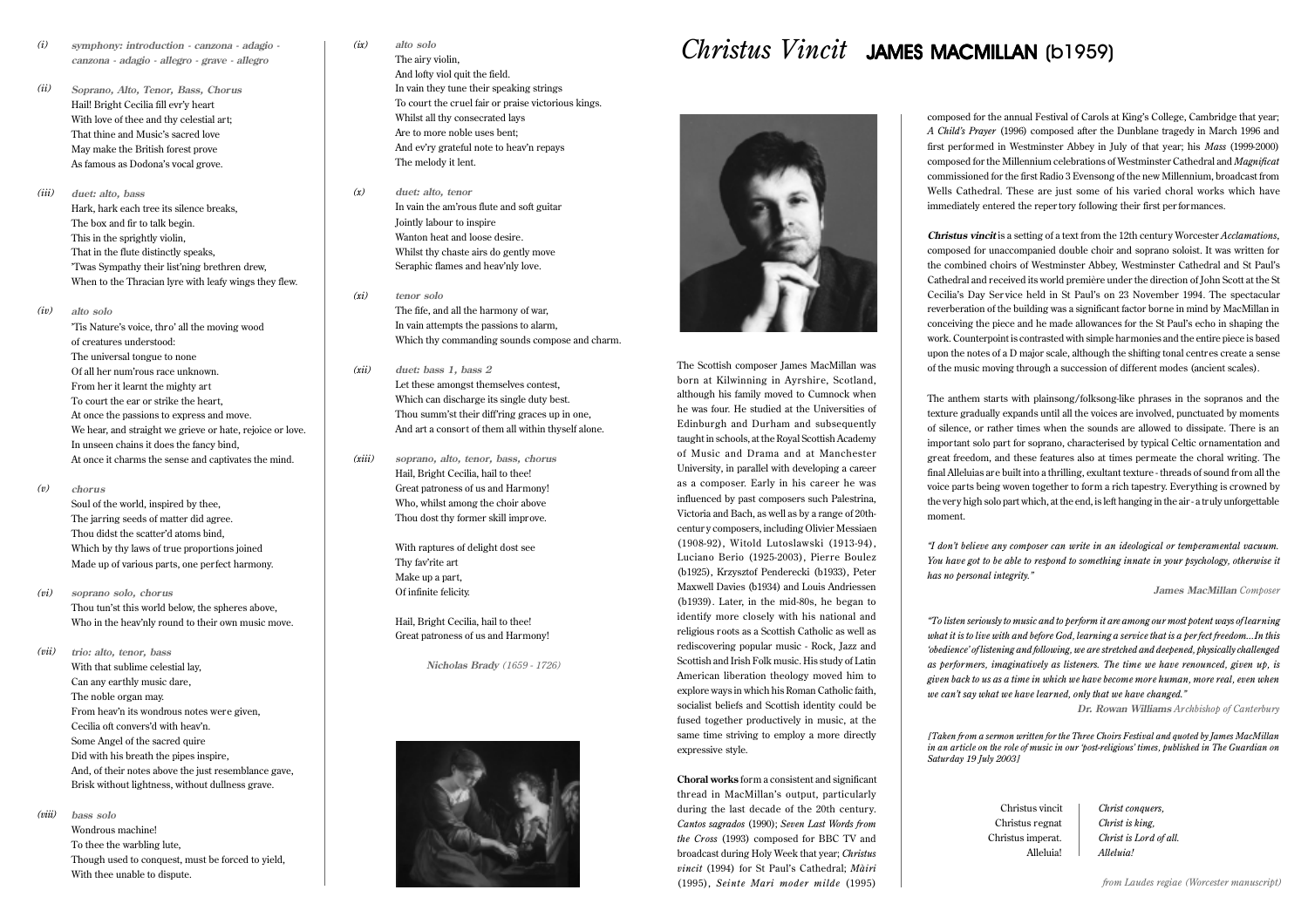# *Dettingen Te Deum* GEORGE FRIDERIC HANDEL (1685-1759)



In England, Handel's association with church music was closely related to his connection with the monarchy, initially in a commission from Queen Anne *(Eternal source of light divine)* for her birthday and also for music to celebrate the Peace of Utrecht (1713). This association continued for other royal occasions after the Hanoverian succession - the coronation of George II (1727), two royal weddings (1734 and 1736), the funeral of Queen Caroline (1737) and finally for works celebrating the victory at Dettingen (1743).

The War of the Austrian Succession had started in 1740 with the invasion of Silesia by Frederick the Great of Prussia, and Saxony and Bavaria also both put for ward claims to the Austrian throne. An alliance between Austria and Savoy, Saxony and Great Britain brought conflict also with Prussia's ally, France, and on 27 June 1743 the French were defeated in a battle at Dettingen in Lower Franconia. In this battle the victorious Hanoverian and English troops were led by George II himself, who fought eventually on foot, when his horse seemed inadequate to the task. George's bravery met with great acclaim at home where he was hailed as an inspiring contemporar y example of the Old Testament 'warrior-king' - the finest in England since Henry V - and as the Protestant victor over the forces of oppressive Catholic absolutism. This was the last occasion on which an English king led his armies into battle.

To celebrate this great victory, Handel began composing a *Te Deum* on 17 July of that year, following it with the *Dettingen Anthem*: *The King shall rejoice*, which was written between 30 July and 3 August. It was a fertile time compositionally for him; despite continuing bouts of illness, only weeks earlier he had completed his famous opera *Semele*. It is likely that Handel wrote both these works in anticipation of a large-scale public thanksgiving celebration at St Paul's Cathedral, similar to the one in 1713 that had followed the Peace of Utrecht for which he supplied his famous *Utrecht Te Deum* and *Jubilate*. However, in the event this was not to be. Although the scoring, length and general style of the works would have made them more appropriate for a larger venue, on 26 September they were instead performed in the Chapel Royal at St James's Palace. The context was that of a smaller service of thanksgiving to celebrate the King's safe return, rather than a huge commemoration of the Dettingen victory, and was much more in the manner of a public rehearsal than a première. In reality, George II's return to England was leisurely and on arrival in November he was in no mood for an immediate celebration as it was close to the anniversary of Queen Caroline's death. There were further public rehearsals in the Banqueting House, Whitehall around the time of the king's return, and eventually the Dettingen works received their official 'first performance' on Sunday 27 November in the relatively confined privacy of a Chapel Royal service in the King's presence. Despite Handel being denied the sort of grand event for which these works were planned, the attention given to the public rehearsals may have been almost as effective in confirming his position at the centre of London's social and musical life. Mrs Delaney, a contemporary social commentator, indicated something of the *Te Deum*'s impact when she wrote, *'It is excessively fine, I was all rapture...everybody says it is the finest of his compositions.'*

The hymn *Te Deum laudamus* has its appointed place in the daily office of Mattins in the Roman Catholic Church, and - to English words - in the Morning Service of the Anglican Church. Since the 16th century the *Te Deum* has also often figured in state services of celebration and thanksgiving. For such an occasion, St Cecilia's Day in 1694, Henry Purcell wrote a festive *Te Deum* and *Jubilate*, and these settings were widely used until 1713, when they were partially supplanted by Handel's recently composed *Utrecht Te Deum* and *Jubilate*. These settings were, in turn, largely superseded by the *Dettingen Te Deum* - further evidence of the big impression made by this work - although all three settings continued to be used on St Cecilia's Day and on other occasions such as the Festival Service of the Sons of Clergy. Since Handel's settings were greatly influenced by those of Purcell, there is a discernable line of creative continuity connecting the 1694, 1713 and 1743 settings. However, the scale of the Dettingen setting is much grander, being four times as long as Purcell's setting and twice as long as his own *Utrecht Te Deum*.

A festive *Te Deum* is not a primarily religious or liturgical work, but rather an official, ceremonial one. In the late 17th and early 18th centuries most compositions of this nature were in the 'royal' key of D major and featured trumpets (three in the case of the *Dettingen Te Deum*) and timpani. Handel was unsurpassed in his ability to strike the appropriate note on occasions of this kind and the presence of these instruments strongly influenced the thematic material of the whole work, lending an air of festive grandeur. However, being something of a plagiarist, much of the work is based upon an Italian *Te Deum* setting c1700 by a Franciscan monk, Francesco Antonio Urio (c1631-c1719).

The words of the *Te Deum* are set out in separate verses as in a psalm but during the 18th century more and more verses were brought together to form longer numbers, in such a way that sections in the predominant spirit of jubilation alternated with sections of a more solemn, reflective character. In this work Handel made an especially compelling and effective contrast between splendidly festive choruses with trumpets and more meditative pieces for lightly accompanied solo voice, although the principal role in this work is always taken by the chorus. In many ways, his setting is the apotheosis of this kind of solemn and popular music. Handel seems to have accepted readily the convention whereby the Almighty was assumed to have special responsibility for national victories.

### *(i)* **alto solo, chorus**

We praise thee, O God; we acknowledge thee to be the Lord.

*The impressive opening chorus, which includes a brief alto solo, is characterised by pompous fanfares and powerfully sonorous choral acclamations. The mood is one of royal celebration with a distinctly martial flavour, and the writing for three trumpets is amongst the most brilliant in all Baroque music. There are two notably abrupt and unexpected modulations - grand gestures that thrill the listener by their very audacity and self-confidence.*

*(ii)* **chorus and soloists**

All the earth doth worship thee, the Father everlasting.

*A sprightly violin duet in triple time leads to a short alto solo before the chorus joins in with detached chords and extended melismas in thirds on the word 'all' before developing the solo alto's opening melody. In this movement Handel takes particular delight in creating vivid contrasts of musical ideas and textures.*

*(iii)* **soprano solo, chorus**

To thee all angels cry aloud, the heavens and all the powers therein.

*This movement, the first in a minor key, begins slowly and softly, as does the equivalent movement in Purcell's work, and creates a breathing space before the grandeur of the succeeding chorus. Strings and continuo only are used, and the angular phrases for solo soprano (in the minor) are answered each time by the unison tenor and bass replies (in the major). This sense of dialogue is reflected in the accompaniment figuration, where contrary motion 'mirror imaging' occurs much of the time.*

*(iv)* **chorus**

To thee cherubim and seraphim continually do cry, Holy, Holy, Holy, Lord God of Sabaoth; Heaven and earth are full of the majesty of thy glory.

*Although the trumpet fanfares were influenced by Urio, only Handel could write a chorus such as this; it has the character of an acclamation, and thus has much in common with, for example, the 'Hallelujah Chorus' from 'Messiah'. Handel strives to convey, through music, a sense of the 'everlasting' (referred to several times elsewhere in the 'Te Deum' text) by means of frequent repetition. The dotted motive of 'continually do cry' appears no fewer than eighty times in succession - the movement, almost literally, is without end. The trumpet fanfares clearly articulate the form in this movement which reaches a monumental climax in the threefold exclamation 'Holy'. The final bars of this long movement clearly display Handel's debt to Purcell and the descending stepwise motive, treated imitatively, uncannily echoes the closing section of 'Hail! Bright Cecilia'.*

### *(v)* **chorus**

The glorious company of the apostles praise thee. The goodly fellowship of the prophets praise thee. The noble army of martyrs praise thee. The holy Church throughout all the world doth acknowledge thee: the Father of an infinite majesty;

*Two violin par ts intertwine over a walking bass as the choir basses introduce the Apostles, the Prophets and Martyrs in short chant-like phrases, answered antiphonally to the words 'praise Thee' by twopar t imitative passages in differing voice combinations. Finally, the choir sings together in a passage representing the church throughout the world, changing key dramatically at the end at the words 'Father of an infinite majesty' with 'infinite' illustrated by a long held dissonance, par t of a chord progression familiar to us from the opening of Handel's Coronation anthem, 'Zadok the Priest'.*

### *(vi)* **chorus**

Thine honourable, true and only Son; also the Holy Ghost the Comforter.

*A short, sprightly section, employing imitation and stretto (overlapping entries of the same material), provides a brisk momentum. It is interesting to note that Handel, whose first language was German, still occasionally misunderstood syllable stress in setting English for, at the end, 'comforter' becomes 'comforter'.*

*(vii)* **bass solo, chorus**

Thou ar t the King of glory, O Christ. Thou ar t the everlasting Son of the Father.

*This aria was originally written for the deep bass, Bernard Gates, a member of the Chapel Royal, and is similar in style, albeit in a much shortened form, to 'The trumpet shall sound' in 'Messiah'. The chorus then enters to complete the movement in fine ceremonial style.*

### *(viii)* **bass solo**

When thou tookest upon thee to deliver man, thou didst not abhor the Virgin's womb.

*This lyrical arioso for high bass changes the mood of grand public celebration to one of more intimate reflection. It was originally written for John Abbott, also a member of the Chapel Royal at the time of the work's first per formances, and reflects the par ticular fashion for bass solo arias in the oratorios of Handel's day.*

 *(ix)* **chorus**

When thou hadst overcome the sharpness of death,

*An abrupt change of key, brutal repeated chords (perhaps illustrating the nails being driven into Christ's hands and feet) and pungent dissonances illustrate the subject to which Handel, as a Baroque artist, could not fail to give vivid expression.*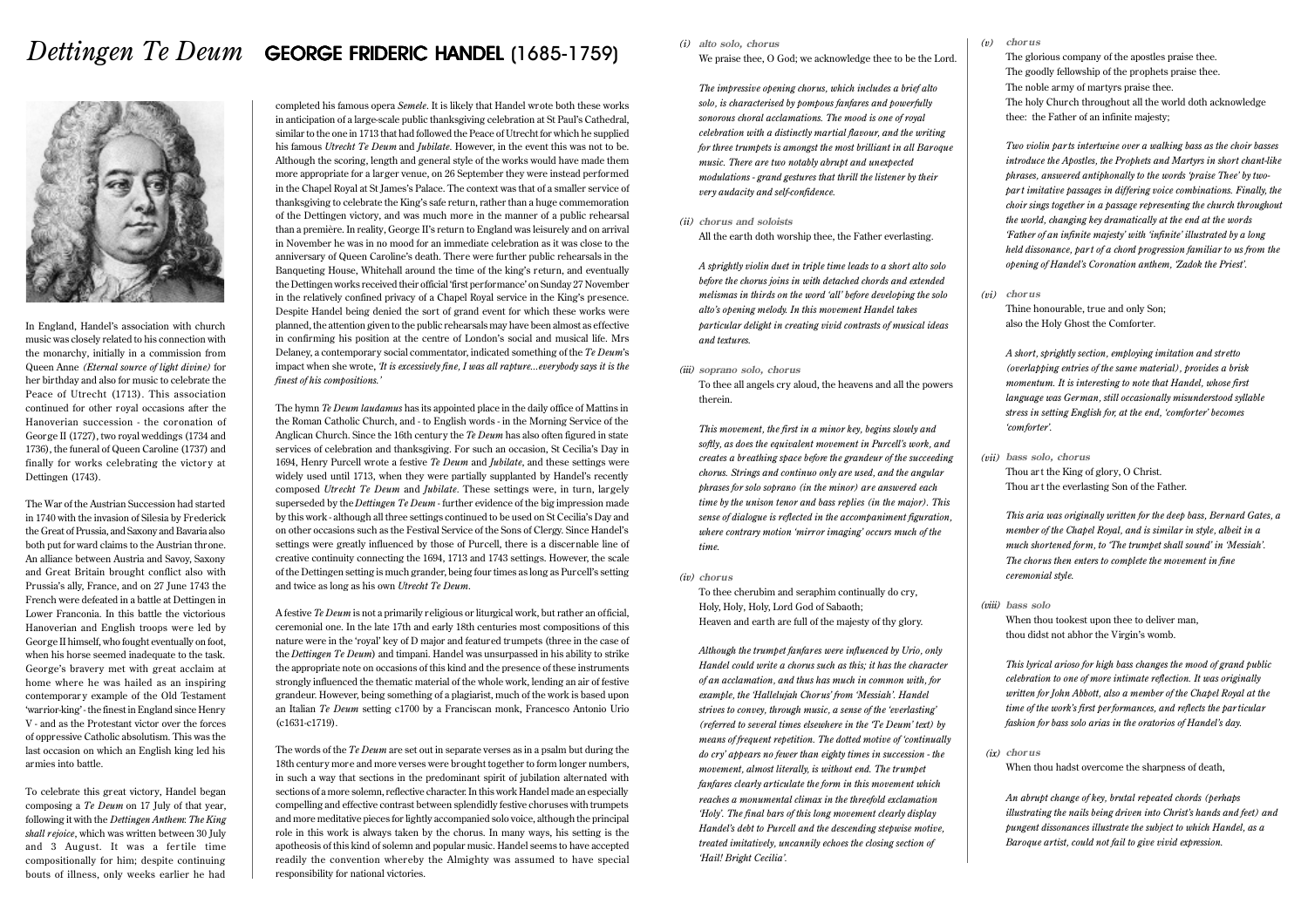*(x)* **chorus**

*(xi)*

Thou didst open the kingdom of heaven to all believers.

*In this bright celebration in the major key, illustrating what Christ's suffering achieved for the faithful, the choir is given brilliant trumpet-like roulades - one example of many in this work where cross-fertilisation of style between orchestra and choir enlivens the musical invention.*

**trio: alto, tenor, bass** Thou sittest at the right hand of God, in the glory of the Father. We believe that thou shalt come to be our Judge.

*Oboes and strings join alto, tenor and bass soloists for this trio. The brief, final section 'We believe that Thou shalt come to be our Judge' is a particularly striking one. Here, in a solemn statement of belief, the orchestra falls silent (as in Urio's setting) and, as in the equivalent section by Purcell, the texture consists only of three male voices, accompanied by organ continuo. The fear of mankind in the face of judgement is expressed tellingly here.*

*(xii)* **fanfare**

> *A brief trumpet fanfare calls to mind the announcement of the Day of Judgment and perhaps also memorial fanfares for fallen soldiers. Initially the material recalls 'The trumpet shall sound' in 'Messiah' and its placing here is typical of Handel's keen sense of dramatic effect.*

*(xiii)* **alto, soprano, chorus** We therefore pray thee, help thy servants, whom thou hast redeemed with thy precious blood.

*A short, plangent, imploring movement in the minor key recalls Purcell's style, concluding with eight bars of spellbinding simplicity for unaccompanied soprano and alto.*

*(xiv)* **chorus**

> Make them to be numbered with thy saints in glory everlasting. O Lord, save thy people and bless thine heritage. Govern them and lift them up for ever.

*This movement reflects Handel's admiration for Purcell's imaginative and purposeful use of harmony. However, the expressively pictorial, arching arpeggios at 'and lift them up for ever' are quintessential Handel and provide a dramatic foil for the ensuing return to the celebratory key of D major for the final sequence.*

### **chorus** *(xv)*

Day by day we magnify thee;

*A further movement in which Handel conjures up eternal, incessant praise, and the choral writing draws heavily on the style of trumpet writing.*

**chorus** *(xvi)*

And we worship thy name, ever world without end.

*This fugue is very clearly modelled on Urio's original 'Te Deum' setting in terms of theme and construction and Handel builds the excitement with vigorous orchestral fanfares over pedal points.*

**bass solo** *(xvii)*

Vouchsafe, O Lord, to keep us this day without sin. O Lord, have mercy upon us, have mercy upon us. O Lord, let thy mercy lighten upon us, as our trust is in thee.

*In accordance with tradition, this section is an expressive accompanied recitative. The solo bass offers up an expressive prayer in the relative minor, and thus changes the atmosphere and volume before the closing chorus.*

### **alto solo, chorus** *(xviii)*

O Lord, in thee have I trusted; let me never be confounded.

*The final chorus begins with an orchestral introduction for trumpets and strings before the solo alto quietly introduces the text. The hopes of the faithful thus at first appear very hesitantly in a prayerful setting. Gradually the music builds towards an overwhelmingly stirring conclusion that uses material from his famous chorus in 'Messiah' - And 'the glory of the Lord'.*

Text translated from the *Te Deum*, perhaps attributable to **Saint Nicetas of Remesiana (c338 - 420)**



# *biographies*

### **Graham Caldbeck conductor**

has directed the Somerset Chamber Choir since 1990 and is one of Britain's leading conductors of amateur choirs, known for his wide-ranging musical skills, innovative programming and vital and stylish performances.



After reading music at Trinity College, Cambridge, where he was a Choral Scholar under Richard Marlow, he sang with Guildford Cathedral Choir under Barry Rose and Winchester Cathedral Choir under Martin Neary and David Hill. He holds both the Fellowship and Choir Training diplomas of the Royal College of Organists and is a former Assistant Organist at St Martin-in-the-Fields, London.

Between 1984 and 1999 Graham was conductor of the Winchester-based chamber choir, Southern Voices, which he co-founded and rapidly established as one of the leading choirs in the area. Since 1996 he has also conducted the Nonsuch Singers, described last year by *The Times* as *'one of London's best chamber choirs'*. He has performed with many of the UK's finest vocal soloists and period instrument ensembles.

Last November he conducted the Nonsuch Singers in the televised world première of Sir John Tavener's *Exhor tation* and *Kohima* as part of the Royal British Legion Festival of Remembrance in the Royal Albert Hall, in the presence of HM the Queen, the composer and the Prime Minister. In March he conducted Bach's *Magnificat* and Handel's *Coronation Anthems* with the same choir and Canzona in St Martin-in-the-Fields. In May he directed a prestigious concert of French Baroque works by Lalande, Royer, Bernier and Rameau in St John's, Smith Square to celebrate the 75th Birthday of the distinguished scholar Lionel Sawkins. For this event, entitled *Les Délices d'un Roi*, the Nonsuch Singers were joined by the Nonsuch Baroque Orchestra (leader Catherine Mackintosh), sopranos Emma Kirkby and Helen Groves, tenor Andrew Kennedy and baritone Jacques Imbrailo. In late June and early July he presented a programme of American and British choral music at St Giles, Cripplegate and St Denys, the Minster, Warminster with the guitar soloist Charles Ramirez. Some of his future concerts are detailed at the front of this programme.

Graham is currently Head of Individual Studies and an Academic Studies professor at the Royal College of Music, where he has conducted the RCM Chorus, Chamber Choir and Junior Department choirs. This summer he is leaving the College to pursue a broad-based freelance career in conducting, playing, education and coaching. In September he takes up the position of Director of Music at St Mary The Boltons in Chelsea.

If you feel Graham would be able to contribute to any organisations or projects with which you are associated, he will be ver y pleased to discuss this with you. He can be contacted on 07774 655028 or at graham@gcaldbeck.freeserve.co.uk

## **Emma Kirkby soprano**

still spends more time on aeroplanes than is healthy , but is enjoying herself too much to stop just yet. Throughout her career she has fielded questions - *"What will you do next ? Lieder, romantic repertoire? Have you thought of opera?"* (in such cases, usually pronounced "op-rah") by insisting that there is plenty to challenge and delight her in her chosen field of Renaissance, Baroque and Classical song, and that she has no intention of growing out of it. This is still her position, but she has lately dipped her toe into a few other areas - Mahler (just one piece), Stravinsky (a handful of works), the odd German *lied* (preferably with fortepiano), and most recently, the songs of Amy Beach. Each excursion has been great fun and highly educational, but she still likes to spend most of her time back home with the likes of Dowland, Lawes, Purcell, Blow, Bach and Handel.



Two reviews recently gave her special pleasure; the Amazon bulletin board found her 'surprisingly musical' in Amy Beach, while James Manishen of the Winnipeg Free Press opened his review with this paragraph:

*Emma Kirkby grabs you with her voice, her style, her technique, her distinctiveness and her presence. But as deviant as it might seem, she's invisible as the music unfolds .*

*'An art that conceals art', the lovely phrase goes. So too was her appearance here...*

With such magnificent repertoire and so many exciting ensembles to work with, there's only one answer to the question *"What next?"* It is *"Luckily, more of the same!"*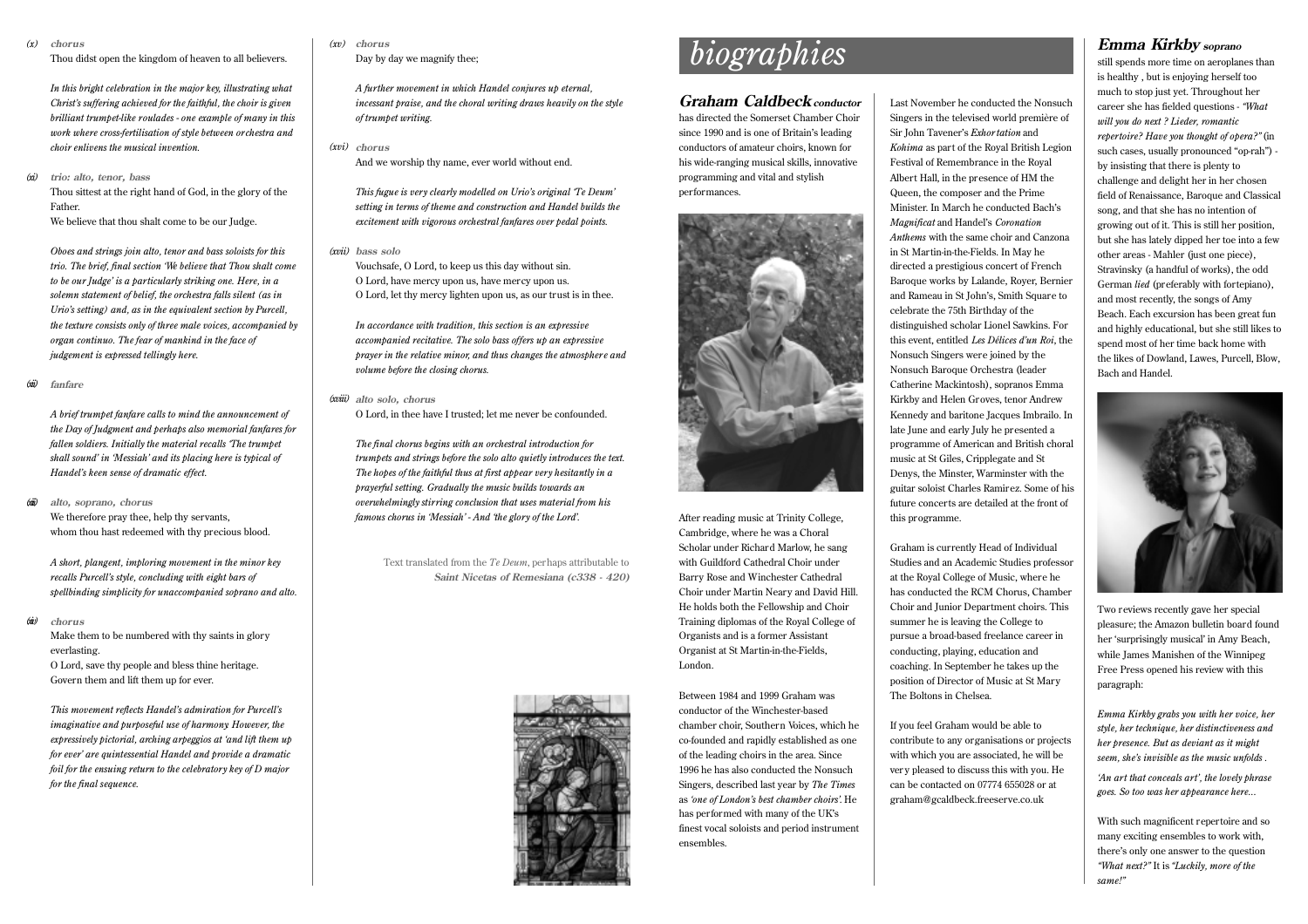## **Elizabeth Watts soprano**



Elizabeth Watts was a girl chorister at Nor wich Cathedral, before moving to Shef field to study archaeology at university. After graduating with first class honours, she was awarded a scholarship to the Royal College of Music. She currently studies with Lillian Watson on the opera course there, as the Joe Lassetter Scholar, supported by a Leverhulme Award, an Ian Fleming Award, the Countess of Munster Musical Trust and a Wingate Scholarship.

Elizabeth has sung Bach's *Christmas Oratorio* with Peter Schreier (at St John's, Smith Square), Vivaldi's *Gloria* with the BT Scottish Ensemble and Mozart's *Requiem* with Sir David Willcocks. She made her Wigmore Hall debut last year and has also sung live on BBC Radio 3's *In Tune*. On the stage she has sung Britten's *Turn of the Screw* (Flora) and Handel's *Agrippina* (Poppea, both for RCM); Mozar <sup>t</sup>'s *Magic Flute* (Papagena and cover Pamina, for British Youth Opera) and Charpentier's *Actéon* (Arthébuze, with Emmanuelle Haïm for the Britten-Pears School at the Aldeburgh Festival) with the title role in Handel's *Semele* for British Youth Opera and Poulenc's *Dialogues des Carmelites* (Constance) for the RCM, forthcoming. Recent awards include a Miriam Licette Scholarship, the Myra Verney Recital Fund Award, a Philip and Dorothy Green Award for Young Concert Artists and college prizes for duo repertoire and English song.

# **James Bowman countertenor**

has been one of the world's leading countertenors for nearly thirty years; his career spans opera, oratorio, contemporary music and solo recitals. He began singing as a Chorister at Ely Cathedral and later entered New College, Oxford with a Choral Scholarship. He was invited by Benjamin Britten to sing at the opening concert of the new Queen Elizabeth Hall in London in March 1967, and this marked his London debut. He was quickly in demand on both the opera stage and the concert platform, appearing soon after this at the Aldeburgh Festival, Sadlers Wells *(A Midsummer Night's Dream)*, Glyndebourne, English National Opera and the Royal Opera House.



In Europe, James is well known as a recitalist, with a large following. He has sung at every major festival in France and in 1992 the French Government honoured him with admission to *'L 'Ordre des Arts et des Lettres'*. In the same year he was awarded the *Medal of Honour* of the City of Paris.

He has made over 150 recordings, under such directors as Britten, Harnoncourt, Mackerras, Leppard, Hogwood, Brüggen and Pinnock. He has recorded *Messiah* four times, under Willcocks, Koopman, Dorati and Parrott. Many of his recordings have been with The King's Consort, recording all the Purcell odes, church music and solo songs, as well as various solo discs of early music.

James has given the world première of many important contemporary compositions, including works by Benjamin Britten, Michael Tippett, Peter Maxwell Davies, Richard Rodney Bennett, Robin Holloway, Geoffrey Burgon, Michael Nyman, Alan Ridout and Tarik O'Regan.

In 1996 he received the Honorar y Degree of Doctor of Music from the University of Newcastle upon Tyne, and was made CBE in the 1997 Queen's Birthday Honours. He is also an Honorary Fellow of New College, Oxford and in October 2000 became a Gentleman of Her Majesty's Chapel Royal, St James's Palace.

### **Andrew Kennedy tenor**

27-year old British tenor Andrew Kennedy studied at King's College, Cambridge and the Royal College of Music, London. Andrew has won numerous prizes and awards including 1st prizes in the 2002 London Handel Competition and the 1999 Great Elm Vocal Awards, 2nd prize in the 2004 Kathleen Ferrier Awards, the song prize in the 2003 Richard Tauber Competition and the Queen Elizabeth Rosebowl in recognition of outstanding achievements as a student at the Royal College of Music.



Andrew studies with Ryland Davies and is one of the Vilar Young Artists at the Royal Opera House, Covent Garden. He made his debut at the Royal Opera House playing Normanno in *Lucia di Lammermoor* (Donizetti). Other rôles last season included Nathanaël in *Les Contes d'Hoffmann* (Of fenbach) with Richard Hickox, 1st Major Domo in *Der Rosenkavalier* (Strauss) with Sir Charles

Mackerras and 1st Philistine in *Samson et Dalila* (Saint-Saëns) with Phillipe Jordan. Earlier this month, he appeared as Ferrando in *Cosi fan Tutte* (Mozart) with the Orchestra of the Royal Opera conducted by Antonio Pappano. Future engagements at the Royal Opera include Rodrigo in *Otello* (Verdi), Michaelis in *Greek Passion* (Martinu), Pang in *Turandot* (Puccini), Judge in *Un Ballo in Maschera* (Verdi), Heurtebise in *Orphée* (Glass) and a fully staged version of Janácek's *Diary of one who vanished*.

From September, Andrew has been invited to be one of the BBC New Generation Artists, a two-year appointment which includes numerous studio recordings, appearances with a number of BBC orchestras, Wigmore Hall recitals and appearances at the BBC Proms. Future engagements include a fully staged version of Maxwell Davies' *The Martyrdom of St Magnus* for the Oslo Kammermusik Festival, a broadcast recital of Schumann's *Liederkreis op 39*, Britten's *Winter Words* at the Wigmore Hall, and Britten's *Nocturne* with the BBC National Orchestra of Wales.



## **Håkan Ekenäs baritone**

Following two years of singing studies at the Royal College of Music in Stockholm, Håkan started his postgraduate education in London in September 2003 at the Royal College of Music where he is a Scholar supported by Gladys Hay and John Foster Awards.

During his time at the Royal College in Stockholm he performed extensively, with programmes including operatic arias,

romantic songs and sacred repertoire. As part of the 2002/2003 season at the Royal Opera in Stockholm, Håkan sang the role of the Japanese envoy in Stravinsky's opera *The Nightingale*. He has also sung the role of Pilate in Bach's *St John Passion*, at London's St John's, Smith Square with the City of London Choir, and in the Katarina Church in Stockholm with Katarina Chamber Choir.

More recent engagements include a performance of Monteverdi's *Vespers* in the Katarina Church, Vaughan Williams' *Songs of Travel* in a solo concert with the Symphony Orchestra of the Royal College of Music in Stockholm, Bach's *Magnificat* in a recorded concert in Perugia, Italy, with St Jacob's Chamber Choir and Bach's *Magnificat* in St Martin-in-the-Fields with Nonsuch Singers and Canzona.

Future engagements include *The Creation* by Haydn at St Mar tin's Church with the Epsom Choral Society. He is also to give a recital in Beaumaris, Wales.

# **Peter Harvey bass**

studied at Magdalen College, Oxford and then at the Guildhall School of Music and Drama in London. He sings a wide range of repertoire but is known chiefly as a concert soloist with orchestras and choirs specialising in seventeenth and eighteenth centur y music. He has worked with most of the leading British ensembles and conductors in the field, and is frequently invited abroad by continental groups such as the Collegium Vocale of Ghent, Les Talens L yriques, Il Seminario Musicale and The Netherlands Bach Society. In 1995 he sang the bass arias in the *St John Passion* with the *Leipziger Thomanerchor* on their first visit to England, and sang the same work with them in St Thomas's, Leipzig on Good Friday 1997.

Peter's recordings, numbering more than sixty, include a wide variety of works from the seventeenth centur y to the present day. Alongside pieces from the standard Baroque repertoire, he has also recorded a number of musical rarities; notable among these are *Die Auferstehung und*

*Himmelfahrt Jesu* by CPE Bach with the Collegium Vocale under Philippe Herreweghe, Galuppi's *Confitebor tibi Domine* with Il Seminario Musicale, and *Les Festes de Paphos* by Mondonville, performed by Les Talens Lyriques. Recently released on the Naïve label is a recording of arrangements by Beethoven of Scottish and Irish folk songs, for voices and piano trio.



The music of J S Bach features strongly in Peter Harvey's repertoire, both in performances and recordings. He has made various CDs with The Purcell Quartet, including their solo-voice recordings of the four Lutheran Masses, and is soon to complete a CD of four early cantatas. Amongst many other works, he recorded the renowned solo cantata BWV82, *Ich habe genug*, for Deutsche Grammophon. His latest releases include a highly-acclaimed recording of the *St Matthew Passion* with the Gabrieli Consor t, in which he sings the role of Christus and the celebrated aria, *Mache dich, mein Herze, rein.*

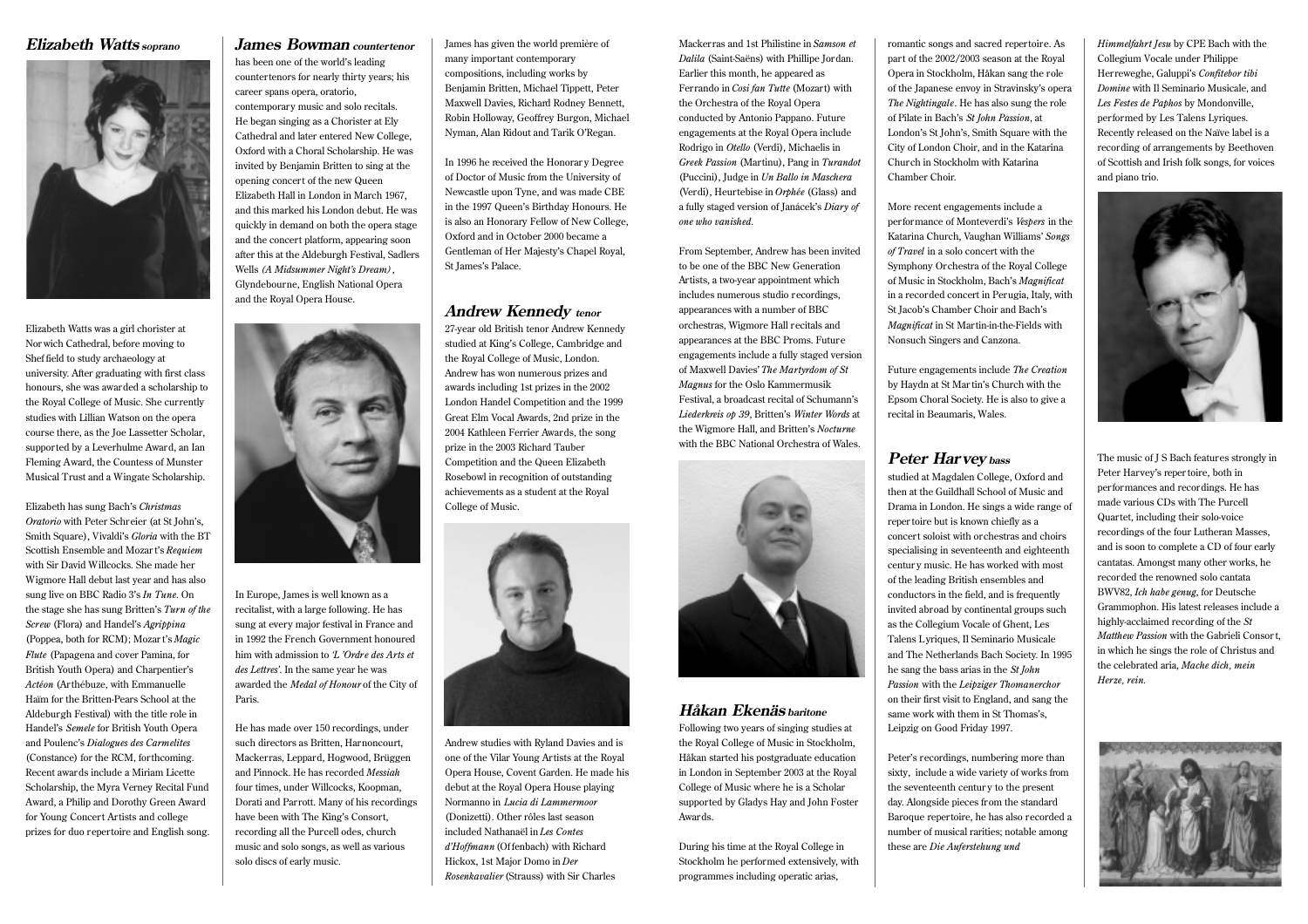

**Canzona**was formed in 1992 and comprises some of the leading players of period instruments. The versatility of its director Theresa Caudle, who plays both the violin and cornett, creates the stimulus for a flexible line-up of string and wind instruments. The ensemble specialises in music of the renaissance and baroque eras, using appropriate instruments for each period. Canzona particularly enjoys working with singers and has performed with many distinguished vocal soloists including James Bowman, Emma Kirkby and Ian Bostridge. Whilst the core of the ensemble consists of two violins, cornett and a continuo team, a large range of instr uments is used and Canzona regularly assumes orchestral proportions, particularly in its collaborations with choirs.

Canzona is the 'Ensemble in Residence' at Magdalen College, Oxford, and is undertaking a programme of workshops, concerts and chapel services there. Canzona has given many performances with Graham Caldbeck, both with the Somerset Chamber Choir and with the Nonsuch Singers in London - most recently Bach's *Magnificat* and *Double Violin Concerto* together with Handel's *Coronation Anthems* in St Martin-in-the-Fields. Canzona has also performed regularly with Stephen Layton and his outstanding choirs, Polyphony and the Holst Singers, with which it has given performances of *Messiah* and Bach's *Christmas Oratorio*, *B Minor Mass* and *St John* and *St Matthew Passions* at St John's Smith Square, King's College Cambridge, Salisbury Cathedral and Romsey Abbey. Canzona has a strong association with the Leith Hill Musical Festival in Surrey (director Brian Kay), in which it has performed Monteverdi's *Vespers*, Handel's *Messiah* and Bach's *Magnificat, Brandenburg Concerto no 3* and the *St John* and *St Matthew Passions*. Other engagements have included appearances at the Three Choirs Festival, the Spitalfields Festival, St Albans Cathedral, Douai Abbey, the Bradford Festival Choral Society, Merton College Oxford, Trinity College Cambridge and St George's Hanover Square.

Canzona's first recording was released on the EtCetera label; *Motets by André Campra* [1660-1744] for one, two and three voices with Philippa Hyde, Rodrigo del Pozo and Peter Harvey. Hailed as *'a wonderful new disc'* and *'an absolutely glorious debut'* by Sean Rafferty on Radio 3's *In Tune* programme, this CD has received much critical acclaim both here and abroad.

### *Violin 1* Theresa Caudle Frances Turner Ellen O'Dell Pauline Smith Jo Lawrence

*Violin 2* Peter Fender Alison Townley Claire Nelson Karen Raby

*Viola* Stefanie Heichelheim Rachel Byrt Jane Rogers

*Viola Da Gamba/ Cello* Mark Caudle

*Bass Violin/Cello* Abby Wall

*Violone* Peter McCarthy

*Oboe/Recorder* Gail Hennessy Joel Raymond

*Bassoon* Sally Jackson

*Trumpet* Robert Farley Christopher Pigram John Hutchins

*Timpani* Robert Millett

*Harpsichord* Silas Standage

*Organ* Benjamin Bayl

*Theorbo* David Miller

# *Somerset Chamber Choir*

was founded in 1984 by former members of the Somerset Youth Choir and is firmly established as one of the most exciting choirs in the area. It recruits from among the most talented singers in the region and places a strong emphasis on encouraging young people to join its ranks.

For many years now, the choir has per formed innovative and eclectic programmes, of both established and neglected masterpieces, to audience and press acclaim. The choir regularly performs with many of the UK's top professional soloists and orchestras.

Exacting performance standards limit the choir to two concerts a year, usually given in Wells Cathedral in the Summer and in King's College Chapel, Taunton, at the turn of the year or at Easter. The proven quality of the performances is such that they have acquired a festival-like status and are eagerly anticipated.

*Alto* Fran Aggleton Stephanie Allman Sylv Arscott\* Joanne Baker Wendy Baskett Ros Byam-Shaw Jenny Candler Gay Colbeck Janice Collins Katie Courts Janet Dunnett Esther Edwards Joy Fletcher\* Sarah Moses Gemma Okell Anne Parfitt-Rogers Rachel Pillar Luisa Puddy Adele Reynolds Jenny Somerset<sup>\*</sup> Kate Winston *Soprano* Catherine Bass Jenn Botterill Susanne Bruch Heidi Cherry Rachel Coleshill Susan Crennell Helen Dunnett Rebecca Elderton Jane Harris Bethia Hourigan Carolyn Maddox Judy Male\* Becci Martin Claire Palmer Clare Rober tson Jill Rogers Debbie Sadgrove\* Rosemary Semple Deborah Shepperd\* Rachel Sinfield Liz Stallard Julie Taylor\* Nina Van de Pol Claire Vickers Lin Winston Kate Wolfe Rosie Woodall

Nick Bowditch\* Dominic Brenton Jonathan Dolling Tim Donaldson\* Simon Eastwood Paul Hawkings Nigel Hobbs Keith Hunt Adrian Male\* Russell Smith Clym Stock-Williams Robert Tucker Guy Turner *Bass* Andrew Bell

*Tenor*

John Broad Ian Bromelow Simon Bryant\* William Ford-Young\* Simon Francis Andrew Houseley Steve Knight Wolfgang Leibersperger Anthony Leigh\* Roland Smith Benomy Tutcher Martin Warren



# *Would you like to sing with us?*

Applications for membership are always welcome. Ideally, members will have some connection. past or present, with Somerset or its near neighbours. It is very important that we continue

to recruit members resident in the Somerset area, although as the choir usually rehearses for just five weekends during holiday periods, it is also suitable for those formerly based in the area but who are now at university, or working, outside the county and who like to take the opportunity to travel back to visit family or friends.

*For fur ther details, please talk to any member of the choir, visit our website at* **www.somersetchamberchoir.org.uk** *or e-mail the choir at recruitment@somersetchamberchoir.org.uk*

# *The Choir The SCC Team*

Adrian Male (Vice-President)\*\* *Regional Public Relations* Rob Tucker (Chairman)\*\* *Recruitment & Press* Graham Caldbeck (Conductor)\*\* *Musical Direction & Programme Notes* Nick Bowditch\*\* *Music Librarian* Janice Collins\*\* *Concert Administrator* Kate Davies *Ar twork & Design* Jonathan Dolling *Rehearsal Manager* Becky Elderton\*\* *Membership Secretary* Joy Fletcher\*\* *Treasurer* Anthony Leigh\*\* *Finance Manager, Accompanist & Print Compilation* Sarah Moses *Marketing Officer Box Office Manager Box Office Manager* John Winston *Front-of-House Manager* Kate Winston *Marketing Officer* Lin Winston\*\* *Friends Scheme Manager*

*\*\*denotes committee member*